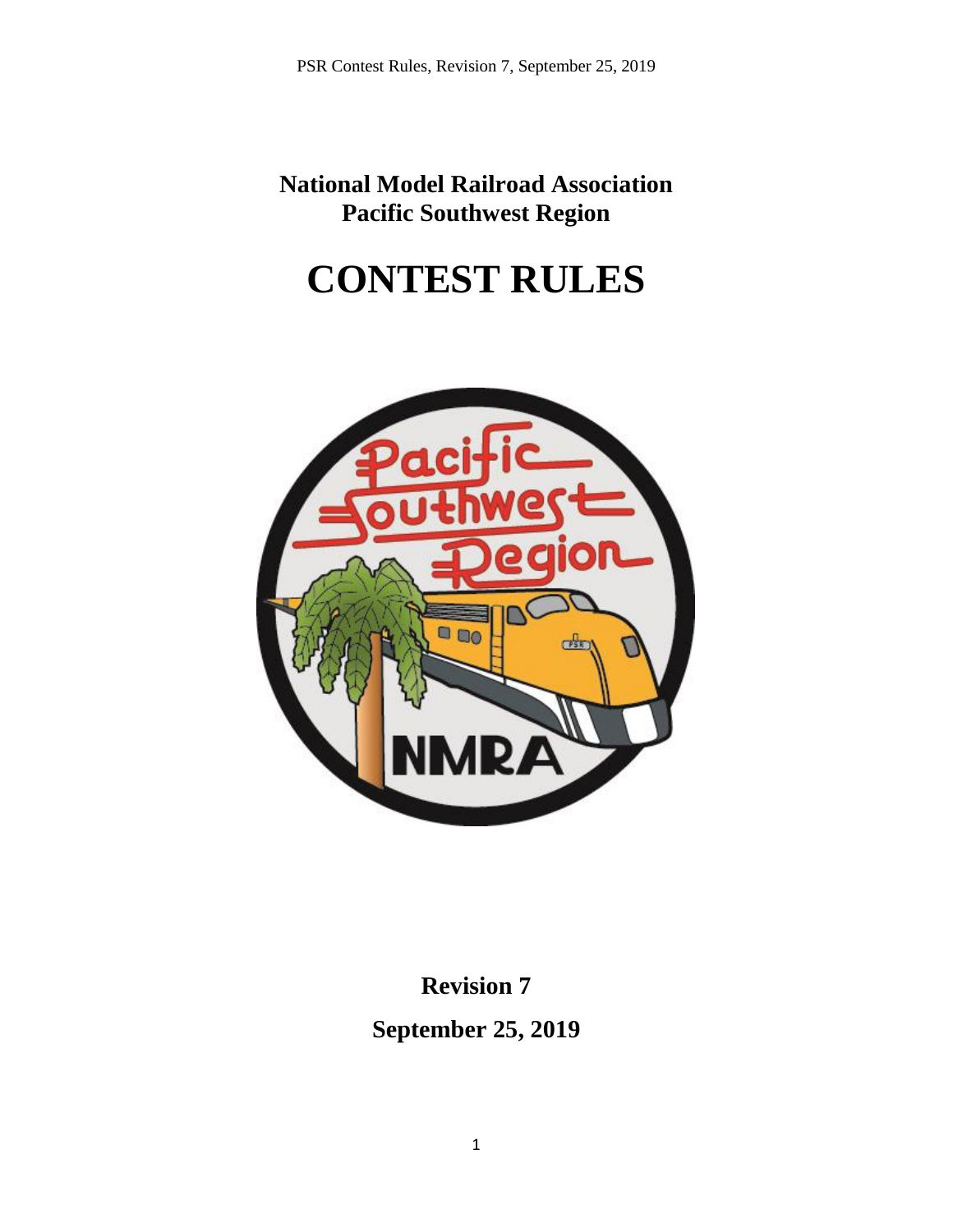# **Background and Revision History**

The Pacific Southwest Region (PSR) Contest Program is an integral part of the National Model Railroad Association (NMRA) Achievement Program. It shall reward those who participate and display models or other items for the enjoyment of the members. The purpose of a PSR contest is to allow members to display their models, have them judged by experienced judges who will provide useful feedback, so that the modeler can improve his or her skills. Additionally, those models that achieve high enough scores will receive Merit Awards which will help the modeler advance in the NMRA Achievement Program.

The Contest Rules (originally called the Contest Directory) have been revised six times since created. The revision history is as follows:

> Prepared by Henry Graham and Adopted, April 1983; Revised by Ralph Oxhandler, April 1989; Reformatted by Lindsay Smith, June 1997; Revised by Duane Buck, May 2001; Revised by Bill Jacobs, June 2009, April 2012, and this current revision; Retyped and Reformatted by James Keena, August 21, 2019 Revised by James Keena, September, 25, 2019

Hank Graham of Needles, CA, the charter Contest Committee Chairman, originally prepared the Contest Guideline. Hank's goal was to have the PSR recognized as the region with the highest standards of model construction. Hank used the Pacific Coast Region directory and national NMRA standards to prepare the document. Additionally, Charles Hepperle of Los Angeles, CA, was instrumental in establishing the photo contest in the PSR. Hank was replaced by Ralph Oxhandler of Vista, CA, who had judged numerous contests, and wished to improve the judging standards. Ralph prepared his revision using his computer and Paintbrush software to make a more readily reproducible document. Because Paintbrush required a lot of memory, Lindsay Smith copied the document into Microsoft Word format to make the document more easily edited or transferred by electronic mail. In the 2001 revision, Duane Buck, of Sedona, AZ, made 13 major changes, primarily to align the document with national NMRA standards. The 2009 and 2012 revisions, authored by Bill Jacobs of Las Vegas, NV, also were driven by changes in the national NMRA contest rules. The 2015 revision, also authored by Bill Jacobs was primarily driven by comments and suggestions from the membership. This current version was recreated and reformatted in Word by James Keena for future easier revision. The 2019 revision incorporates the change that the PSR will be responsible for the cost of awards issued at Regional Conventions.

# **Changes in Revision Seven**

The PSR Contest Rules have always been closely aligned with national NMRA contest and Achievement Program standards. There have been numerous changes, improvements, and upgrades of these standards in the last few years.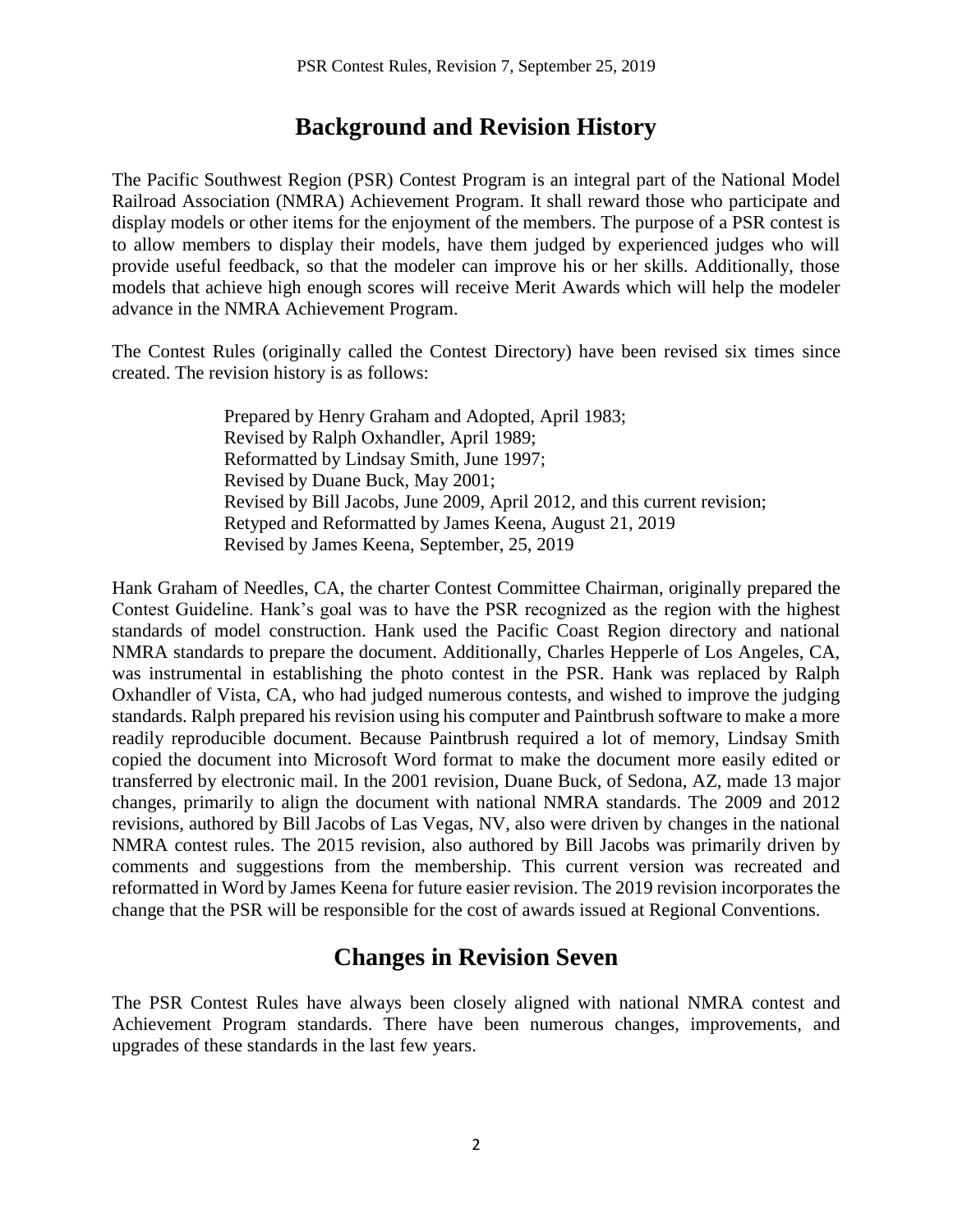Changes in this revision are:

1. Revision to the Responsibility Section to where the PSR will cover the cost of awards issued at Regional Conventions.

# **Contest Committee**

As per the PSR By-laws, the Contest Committee consists of the PSR Contest Chairman and the Contest Chairmen of the four Divisions in the PSR. The PSR Contest Chairman is responsible for the maintenance of this document, with input and review by the Committee members. The Committee is responsible for the conduct and administration of PSR contests, including staffing; recruitment and training of contest judges; and resolution of rule questions or queries at contest events.

# **Judges**

Model and Module Contest Judges shall be members of the NMRA who are recognized as experienced and adept modelers by their peers (Master Model Railroaders are desirable, but this is not a requirement). They need not be PSR members. They must be totally conversant with the NMRA judging guidelines. Members of the PSR Contest Committee may be judges. Judges may enter models in the contest, but they must recuse themselves from judging any models in the category entered. As a rule, the minimum number of judges shall be five, one for each judging category. The desired number of judges is 10 (two for each judging category). One judge will be appointed Senior Judge. The Senior Judge shall clarify points or questions, verify point totals, determine who will judge the photos, modules, and arts and crafts entries, and lead the judging team. No judging shall be conducted outside the contest room, with the exception of modules, or models on modules, which may be participating in a train show in conjunction with the Contest.

A Senior Photo Contest Judge shall be appointed prior to the Photo Contest. The Senior Judge will determine and procure additional judges needed based on the number of entries and known qualifications of these individuals. All Photo Contest Judges shall be registered at the event in which the contest is held.

# **Contest General Information**

## **A. Contest Events**

The NMRA national contest guidelines list nine contest events, these are: Judged Model Contest; Locomotive Performance Contest; Photo Contest; Switching Contest; Arts and Crafts Contest: People's Choice Awards; Module Contest; Model Showcase; and Pass Contest. Some of these events have not been utilized by the PSR for some time, if ever.

The PSR Contest Events are:

- 1. Judged Model Contest,
- 2. Module Contest,
- 3. Photo Contest, and
- 4. People's Choice Awards in Display-only Models and Arts and Crafts.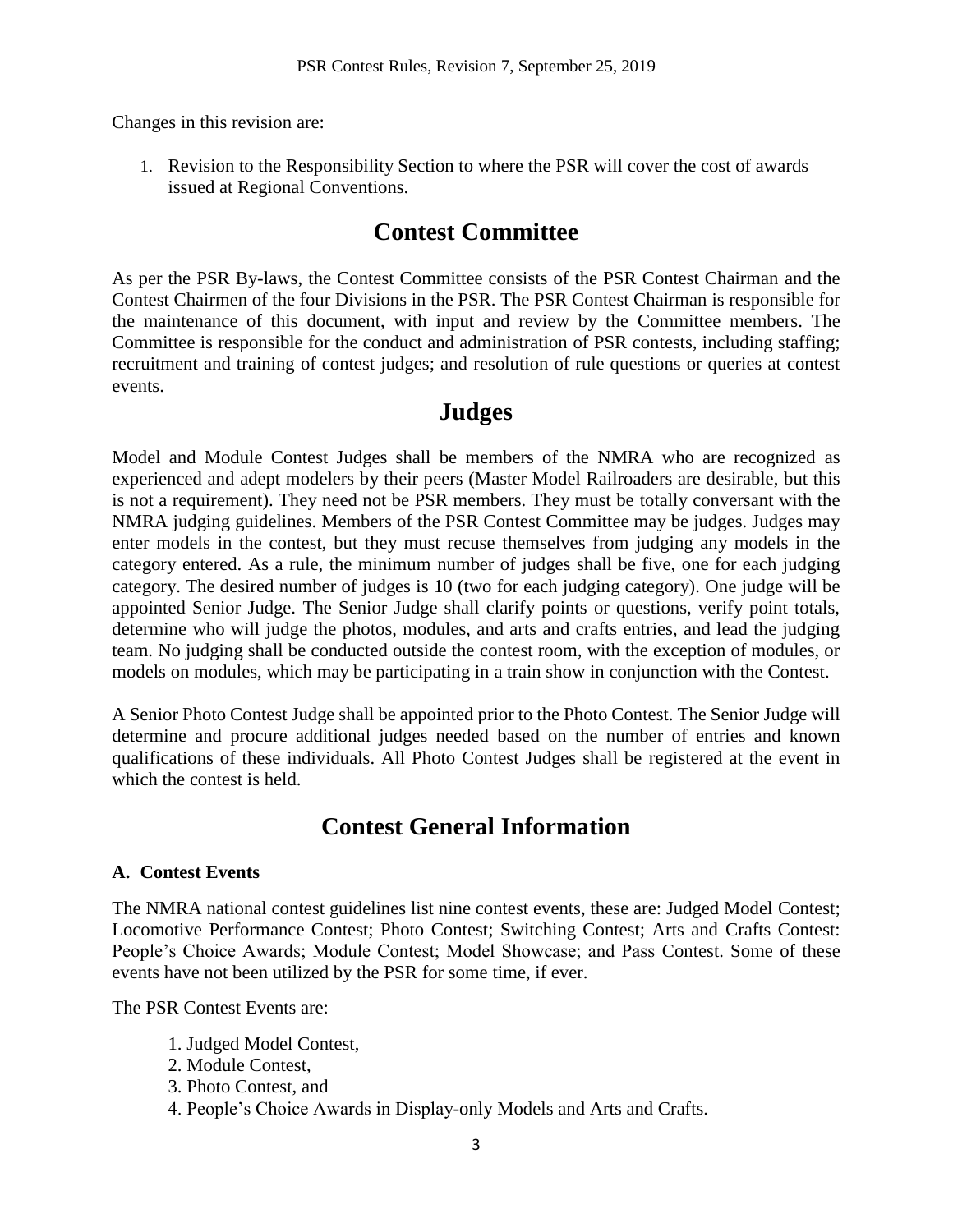# **B. Eligibility**

Any member of the NMRA in good standing, except those earning more than 10% of their income by building commercial railroad models, is eligible to compete in the Judged Model Contest, the Module Contest, and Display-only Models. Commercially built models are not eligible for awards and should not be entered. Any member of the NMRA in good standing is eligible to enter the Photo Contest. Entrants in the Arts and Crafts Contest need not be NMRA members but must be registered at the event in which the Contest is held. Only entries which are the product of the entrant will be considered by the judges, and awards shall be based on the effort by the entrant.

# **C. Security**

Neither the PSR nor the Host Committee can assume responsibility in the event of loss or damage to an entry. Reasonable protection will be provided for the contest room contents. Contest entries must be claimed by the entrant or his proxy at the time specified by the Host Contest Chairman. The Contest Committee shall not be responsible for returning any entry not claimed at the end of the announced time.

# **D. Forms**

Each entry must be accompanied by the official NMRA forms, properly filled out and signed by the entrant or his assigned proxy. The required forms for each Contest Event are listed in the description of that event. Proxy entries must be accompanied by a letter of authorization signed by the entrant. Proxy entries are intended to allow those who cannot attend personally to participate in the Contest. Contest forms should be completed prior to the time of entry. A claim check will be provided for each item entered, which must be presented to retrieve entries after the contest.

# **E. Number of Entries**

There shall be no restrictions on the number of models entered by a single entrant in the Judged Model Contest. In the divisions of Arts and Crafts, Photo, and Display-only Model, each entrant is limited to a maximum of ten entries with a maximum of five entries in one category. There are no entry fees. Joint entries (work performed by more than one modeler) shall not be judged, except for the Module Contest.

# **F. Minimum Award Scores**

All models or modules receiving a plaque must receive a score of at least 50% of the available points (62.5 points). Additionally, any category having only one entry shall be considered for an award if, in the opinion of the Judges, the model earns at least 40% of the available points (50 points).

# **G. Schedule**

The PSR Contest Chairman, in cooperation with the Host Contest Chairman, shall establish the contest room schedule to include time windows for model entry, judging, and pickup. If possible, this schedule will be distributed to the membership through the PSR Dispatch prior to the Contest.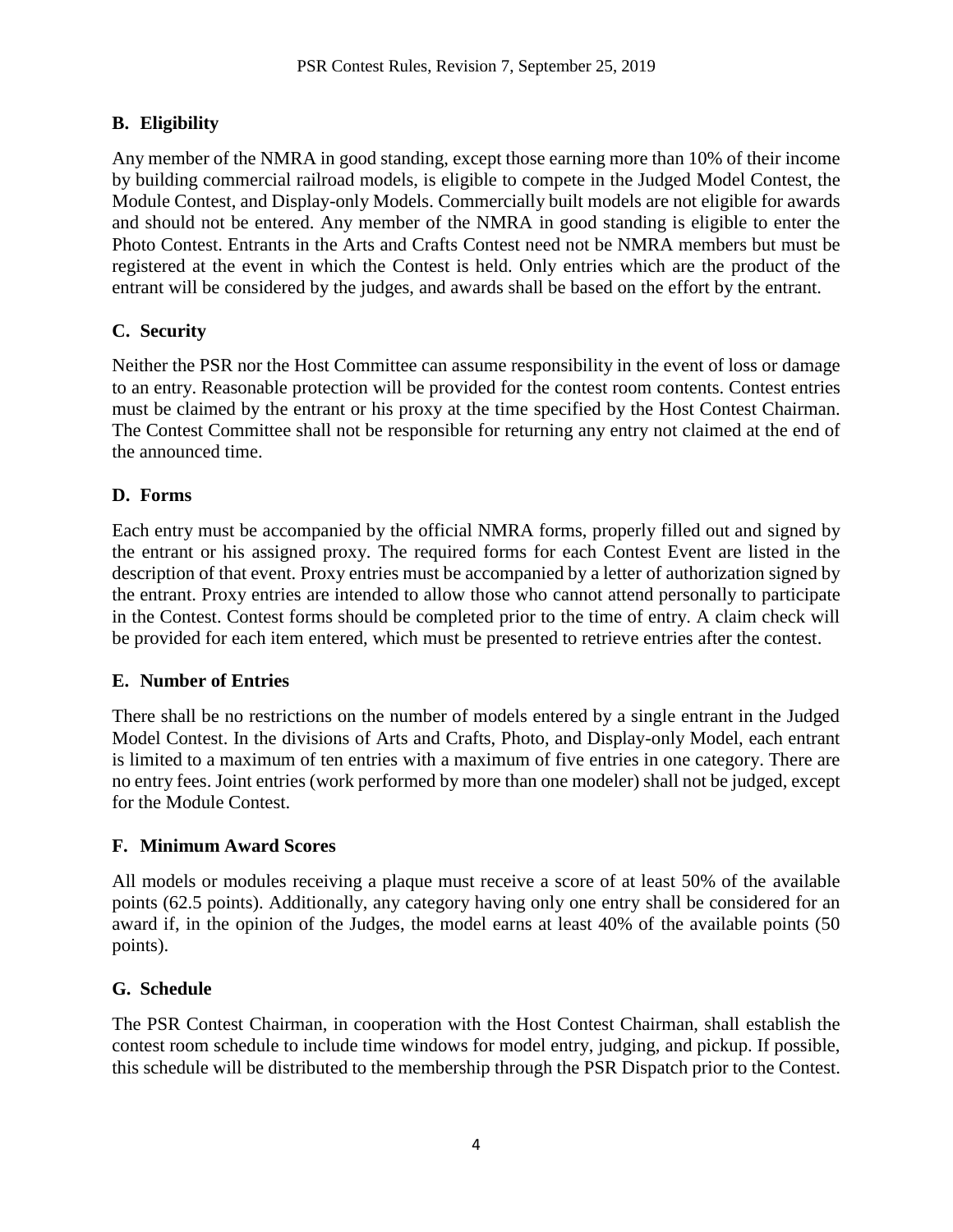# **H. Contest Room Etiquette**

All visitors to the contest room shall not touch or otherwise interfere with displayed models, photos, or arts and crafts. Visitors to the contest room during judging shall not converse with, or otherwise interfere with the judges. Contest room staff will admonish those who do not observe these rules and they may be asked to leave the contest room.

## **I. Prior Award Restrictions**

Models which have placed first in any prior NMRA National or Regional Contest cannot be entered. Any models which have been entered in division contests are welcome at PSR Contests.

# **Judged Model Contest**

# **A. Judged Model Contest Rules**

This is a competitive event for models; all entries shall be judged by teams of experienced judges using a point scoring system in accordance with current NMRA Achievement Program Judging Guidelines.

## **B. Scale**

All scales shall be combined in each of the categories. There shall be no divisions of entries within each category for different scales.

## **C. Categories**

- 1. Steam Locomotive All types of locomotives where the prototype was powered by steam. The model must include an electric motor or other means of propulsion and be capable of operation to be eligible for the category.
- 2. Diesel and Other Locomotives All types of locomotives except for those in 1, above, and traction types, 3 below. The model must include an electric motor or other means of propulsion and be capable of operation to be eligible for the category. In the case of multiple joined locomotives, at least one of the units must be powered.
- 3. Traction All equipment associated with urban, suburban, and interurban electrically powered railroads.
- 4. Passenger Car All types of passenger revenue carrying equipment, including coaches, observation, mail, baggage, and combine cars, as well as powered rail buses and RDC cars. Express reefers are included.
- 5. Freight Car All types of freight revenue carrying cars, not including express reefers.
- 6. Caboose All, including traditional, bobbers, drovers, and transfer types.
- 7. Non-Revenue Right-of-way/track maintenance cars, rail and inspection cars, railroad cranes, and others not considered directly involved in revenue service.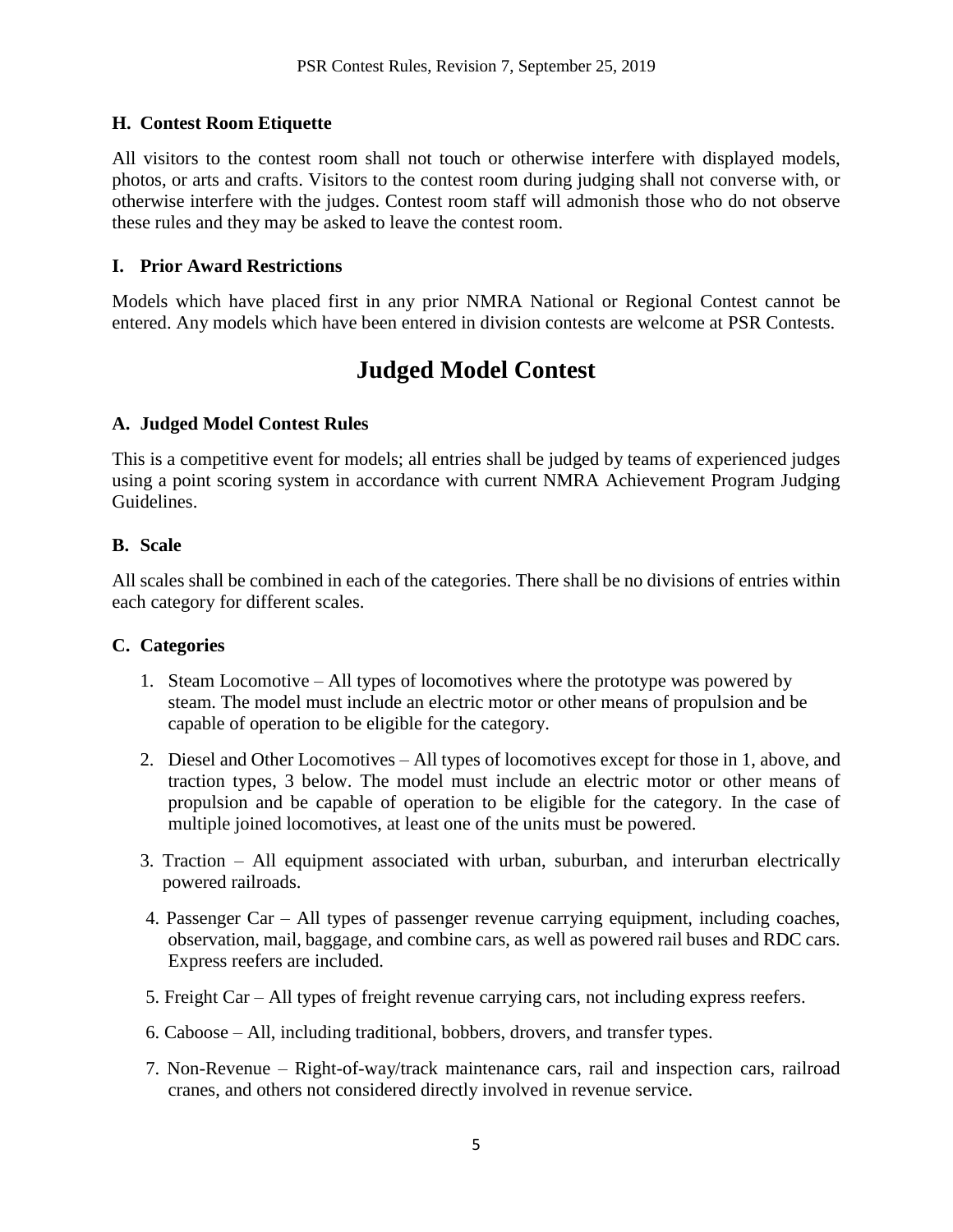- 8. Structure On-Line Structures which are adjacent to and have direct access to railroad tracks.
- 9. Structure Off-Line Structures which do not have direct access to railroad tracks.
- 10. Display On-Line Modeled scenes which are adjacent to and have direct access to railroad tracks.
- 11. Display Off-Line Modeled scenes which do not have direct access to railroad tracks.

# **D. Awards**

There shall be awards in every populated category, if the entries earn the minimum score of 50 points (40% of the available total). First place will receive a plaque, second, a red ribbon, and third, a white ribbon. The minimum score to receive a plaque is 62.5 points (50% of 125 points possible). Additionally, any model receiving a Merit Award, but not placing shall receive an honorable mention ribbon.

# **E. Forms**

- 1. Model Contest Entry Form, Form #901, latest revision, available on the NMRA Website.
- 2. Model Contest Judges Score Sheet, Form #902, latest revision, available on the NMRA Website.

# **People's Choice-Model Display-Only Division**

# **A. Model Division Rules**

Requirements listed under General Contest Information will apply. This division is intended to apply to those members who do not wish to have their models competitively judged or fill out paperwork, but who wish to display models for the enjoyment of attendees at the event.

# **B. Categories**

Categories shall be the same as in section C of the Judged Model Contest.

# **C. Awards**

Awards will be determined by popular vote of the members attending the event. A voting container will be available in the contest room. First place will receive a blue ribbon; second, a red ribbon; and third, a white ribbon. Any number of honorable mention ribbons may be presented. This division is eligible for the Favorite Model award (section F under Special Awards, below). Resolution of ties is the responsibility of the Contest Committee.

# **D. Forms**

1. Model Contest Entry Form, Form #901, latest revision, available on the NMRA Website.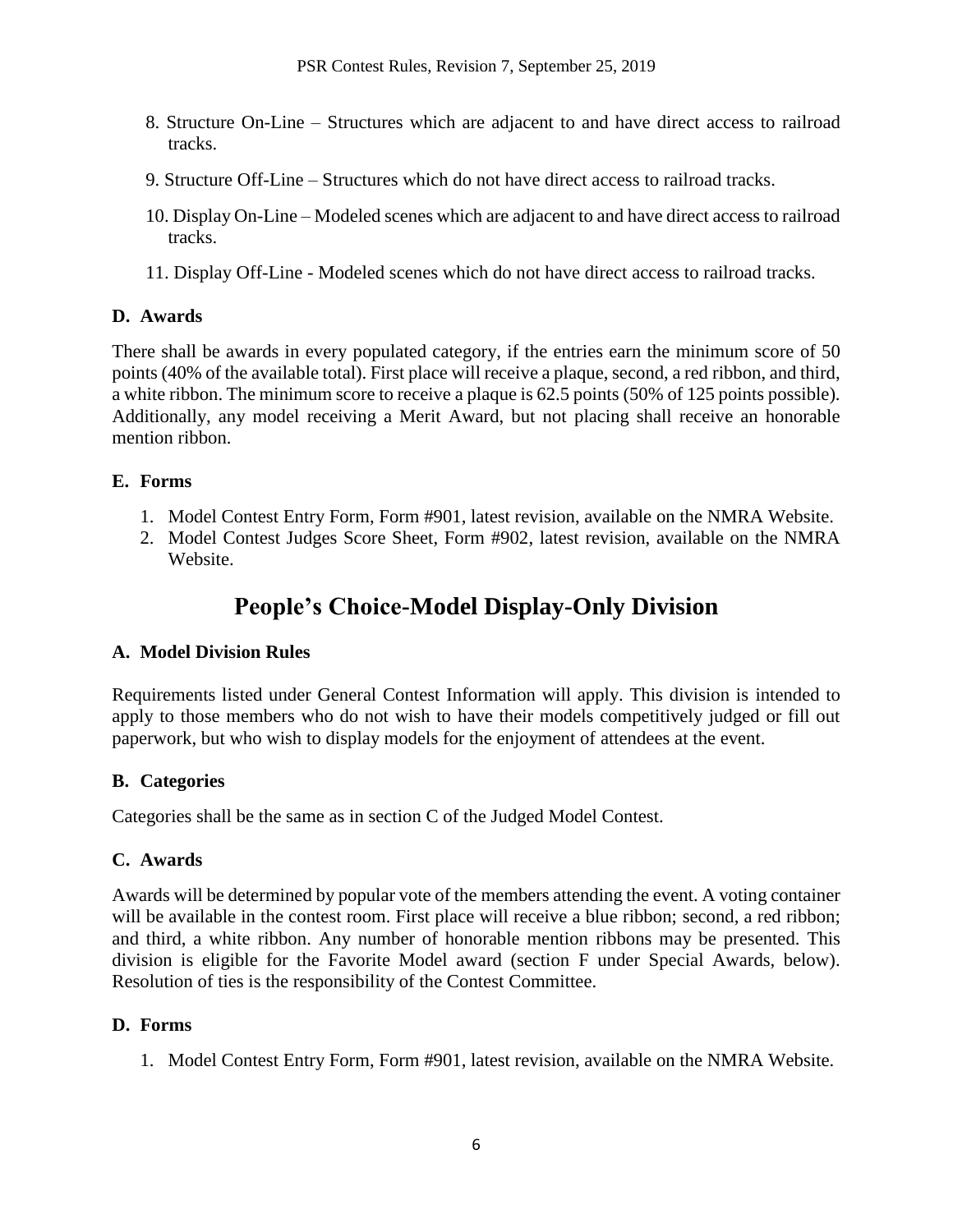# **Photo Contest**

# **A. Photo Division Rules**

In addition to the requirements listed under General Contest Information the following also apply.

- 1. Photos produced using either film or digital cameras are permitted.
- 2. Prints shall be mounted on flat, rigid board or matted with similar material no folders or glass frames are allowed. Photo and mount shall not exceed 12" x 16" in size. Minimum mount size is  $8"$  x 10" and minimum print size is  $5"$  x 7".
- 3. Prints shall have the entrant's name on the back. Prints may be titled on the front. Prints with the entrant's name on the front will not be accepted.
- 4. Anyone who derives more than 50% of his or her income as a professional photographer is excluded from the contest.
- 5. The entrant must have taken the photo himself or herself. Computer enhanced images may be entered provided that the enhancement was personally performed by the entrant. Commercial processing and matting are permitted.
- 6. Photos that have won an award at a previous NMRA National or Regional Contest shall not be entered.
- 7. All entrants grant the right to reproduce and publish any award winning photograph to the official publications of the NMRA, the PSR, or PSR Divisions. Rights for any other use are granted only by the written permission of the photographer. The images are the property of the entrant in any case.

# **B. Categories**

- 1. Model-Black and White Print
- 2. Model-Color Print
- 3. Prototype- Black and White Print
- 4. Prototype- Color Print

# **C. Awards**

There shall be awards in every populated category if the entries receive the minimum score of 50% of the available total points. First place will receive a blue ribbon; second, a red ribbon; and third, a white ribbon. Any number of honorable mention ribbons may be presented. The photo which receives the highest score overall will receive a plaque in lieu of a blue ribbon. Resolution of ties is the responsibility of the Contest Committee.

# **D. Forms**

- 1. Model Contest Entry Form, Form #901, latest revision, available on the NMRA Website.
- 2. Photo Contest Judges Score Sheet, Form PSR #902, latest revision, available on the PSR Website.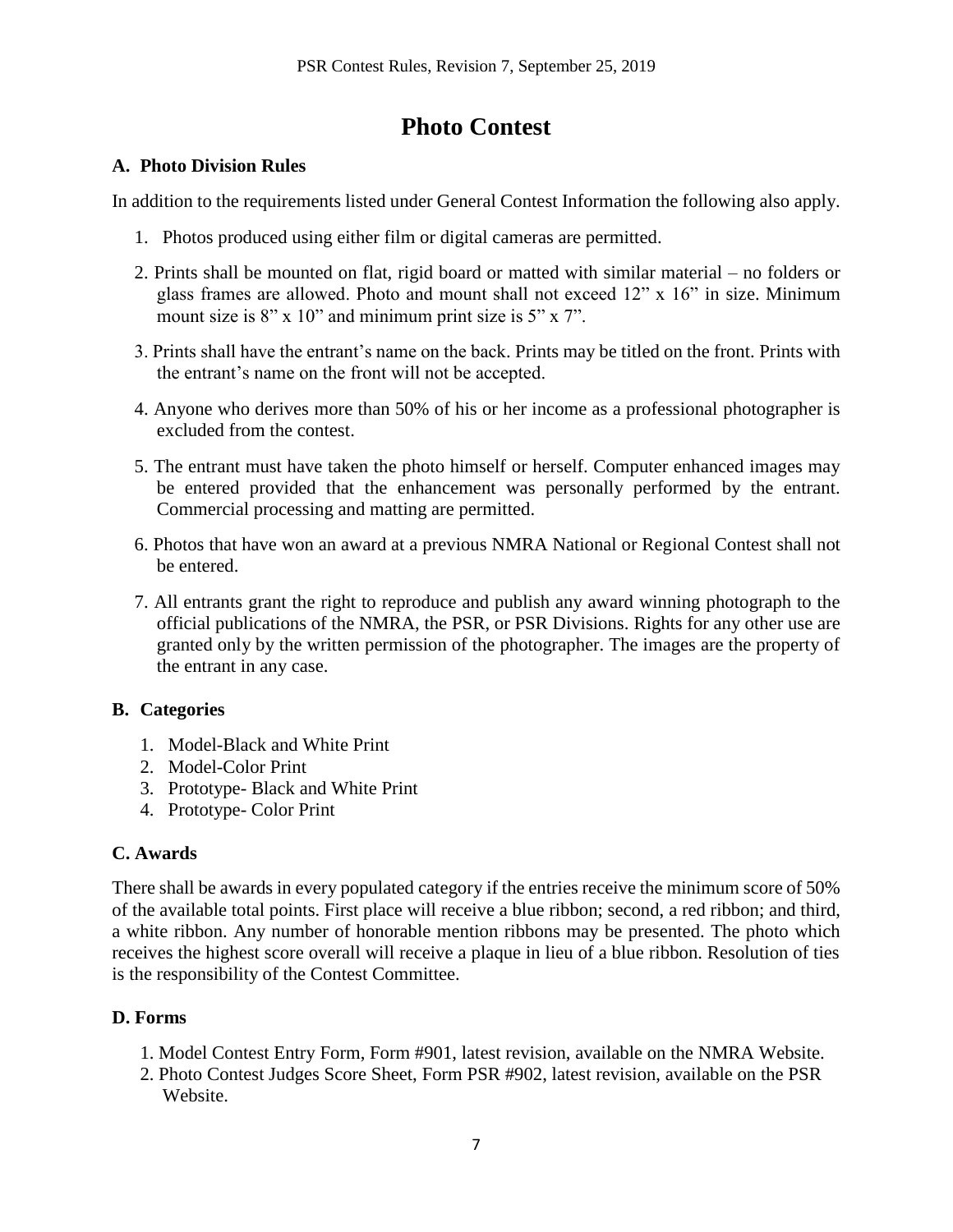# **People's Choice-Arts and Crafts Division**

#### **A. Arts and Crafts Division Rules**

Any Arts and Crafts project in the categories listed below may be entered into the Arts and Crafts Division.

#### **B. Categories**

- 1. General
- 2. Railroadiana
- 3. Needlework

#### **C. Awards**

There shall be awards in every populated category. Awards will be determined by popular vote of the members attending the event. Voting containers for each of the three categories will be available in the contest room. First place in each category will receive a blue ribbon; second, a red ribbon; and third, a white ribbon. Any number of honorable mention ribbons may be presented. The entry which receives the largest number of votes overall will receive a plaque in lieu of a blue ribbon. Resolution of ties is the responsibility of the Contest Committee.

#### **D. Forms**

1. Model Contest Entry Form, Form #901, latest revision, available on the NMRA Website.

# **Module Contest**

## **A. Module Contest Rules**

The module Contest is a competitive event for modules. All entries shall be judged by a team of experienced judges using a point scoring system. There are no written judging guidelines at this time; however, the judge's score sheet provides the factors and the corresponding maximum point scores. A module is defined as a small layout which includes supplemental scenery and track work which is designed to attach to and operate with other similar modules. All scales shall be combined in the module contest. Any individual or group wishing to enter the module contest shall check into the contest room during the time period in which entries to the other contests are being accepted.

#### **B. Categories**

- 1. Individual A module entry built by an individual person.
- 2. Group A module built by a group of people.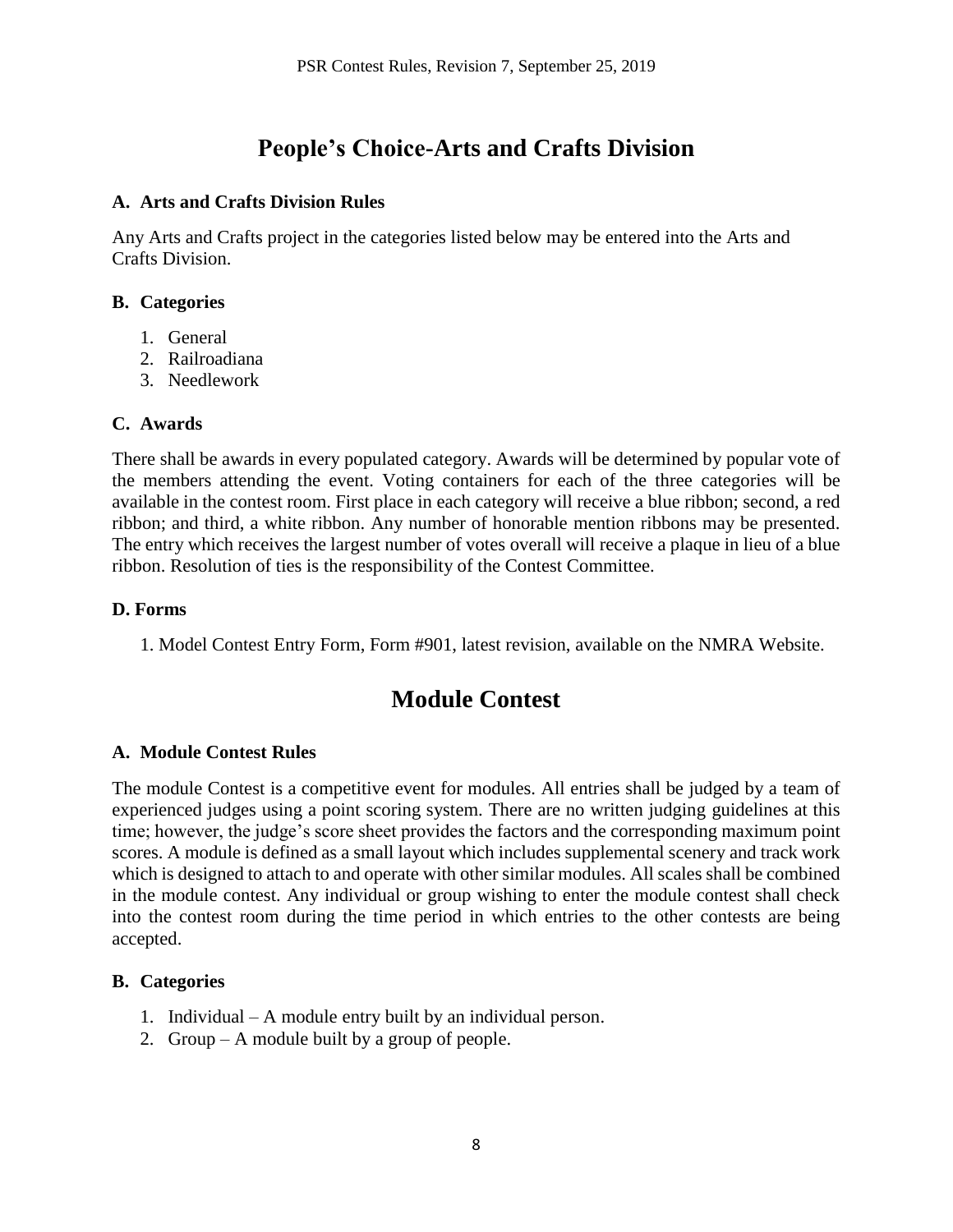# **C. Awards**

There shall be awards in every populated category. First place will receive a plaque, second, a red ribbon, and third, a white ribbon. The minimum score to receive a plaque is 62.5 points (50% of 125 points possible). Additionally, any module receiving a score of 87.5 points or higher, but not placing shall receive an honorable mention ribbon.

## **D. Forms**

- 1. Model Contest Entry Form, Form #901, latest revision, available on the NMRA Website.
- 2. Module Contest Score Sheet, Form #903, latest revision, available on the NMRA Website.

# **Special Awards**

## **A. Best of Show Award**

- 1. The Best of Show Award is presented to the most outstanding model entered into the judged model contest.
- 2. Selection of a model for the award shall be made by a committee of three contest judges appointed by the PSR Contest Chairman. All entries shall be considered, so as not to prejudice, for example, categories which may be populated by only one entry. The method of selection shall be determined by the selection committee.
- 3. The award shall preclude an award in the judged model contest. If an entry in a category is judged to be both first place and Best of Show, only the Best of Show plaque will be awarded and the second place entry will be elevated to first place; third to second; and the next highest scoring entry, third.
- 4. The award shall be a plaque.

# **B. Youth Award**

- 1. This award is presented for the most outstanding model entered in the construction events by an entrant under 18 years of age (17 or under).
- 2. The youth entrant with the highest number of points scored is the winner.
- 3. The award shall be a plaque.

# **C. Ingenuity Award**

- 1. This award is presented for the model, assembly, part, or component of a model which exhibits the most unique and innovative use of material in any category of the judged model contest.
- 2. Selection of a model for the award shall be made by a committee of three contest judges appointed by the PSR Contest Chairman. All entries shall be considered. The method of selection shall be determined by the selection committee.
- 3. The award shall be a plaque.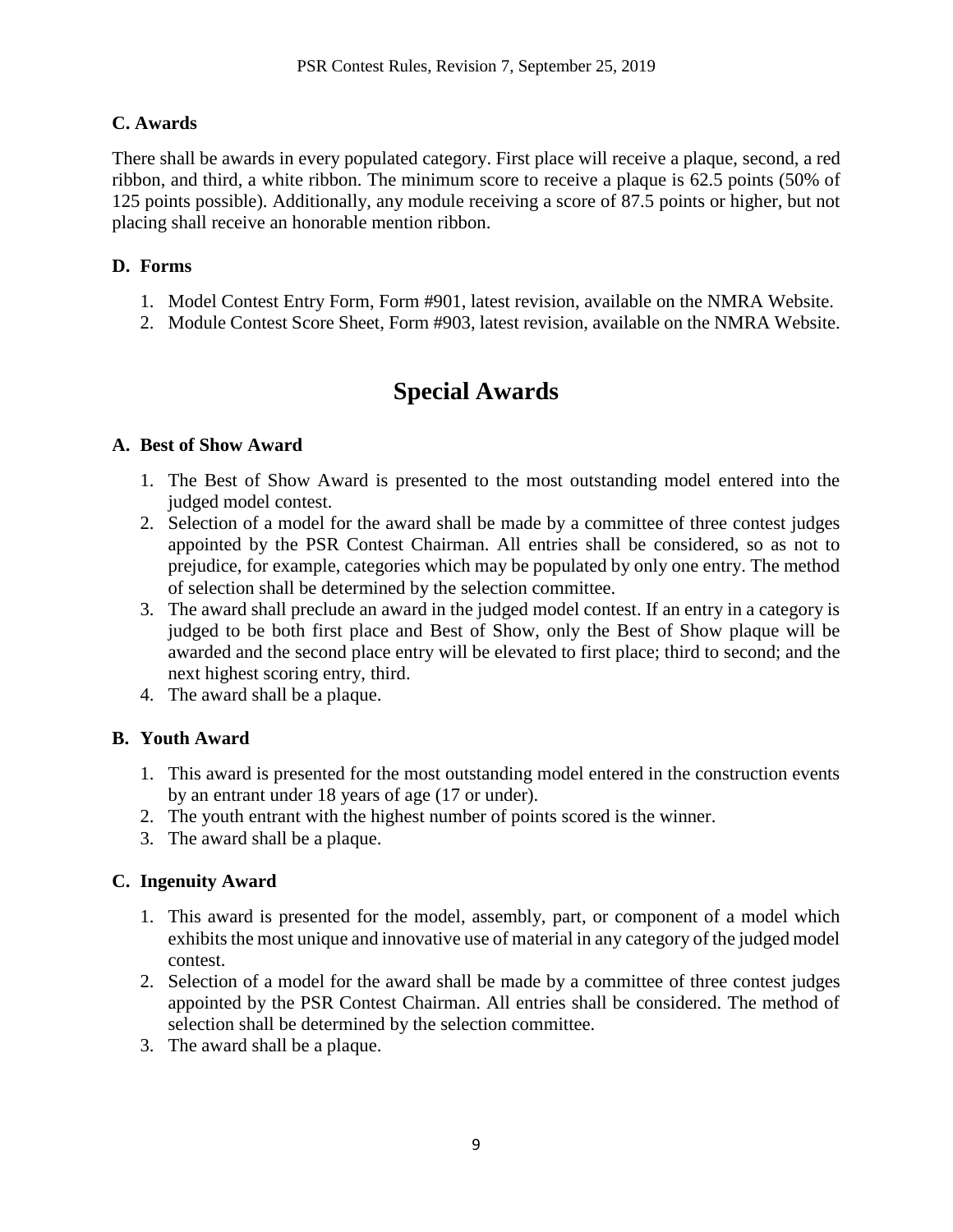## **D. Thumb's Levity Award**

- 1. This award is presented for the model in any category of the judged model contest exhibiting the most blatant or subtle humor, prank, outrage, or joke for the amusement of the viewers.
- 2. Selection of a model for the award shall be made by a committee of three contest judges appointed by the PSR Contest Chairman. All entries shall be considered. The method of selection shall be determined by the selection committee.
- 3. The award shall be a plaque.

# **E. PSR President's Award**

- 1. This award shall be presented to a PSR member entering a PSR regional convention judged model contest for the first time.
- 2. The winner of this award shall be selected by the PSR President from the entire first time model contest entries present in the contest room.
- 3. The award shall be a plaque.

# **F. Favorite Model Award**

- 1. This award is presented to the model chosen, by popular vote of the convention attendees, as the favorite from those entered in the either the judged model construction contest or the People's Choice model display-only division.
- 2. Ballots will be made available in the contest room and the count tabulated by the contest staff.
- 3. The award shall be a plaque.

# **Responsibilities**

## **A. Host Convention Committee**

The Host Convention Committee shall be responsible for all expenses, and costs for the Convention. The PSR shall be responsible for all costs of the Awards relating to the Regional Convention contests. The Host Committee Contest Chairman, in coordination with the PSR Contest Chairman, will determine the schedule for the contest room. The Host Committee is responsible for security of the contest room when it is not open to Convention attendees. The Host Committee shall provide easels or other suitable means of displaying entries in the photo contest. The Host Committee may elect to restrict the photo contest to certain categories, in coordination with the PSR Contest Chairman, but this should be done well in advance of the contest so that it may be publicized prior to the event. The PSR Contest Committee shall procure award items in volume.